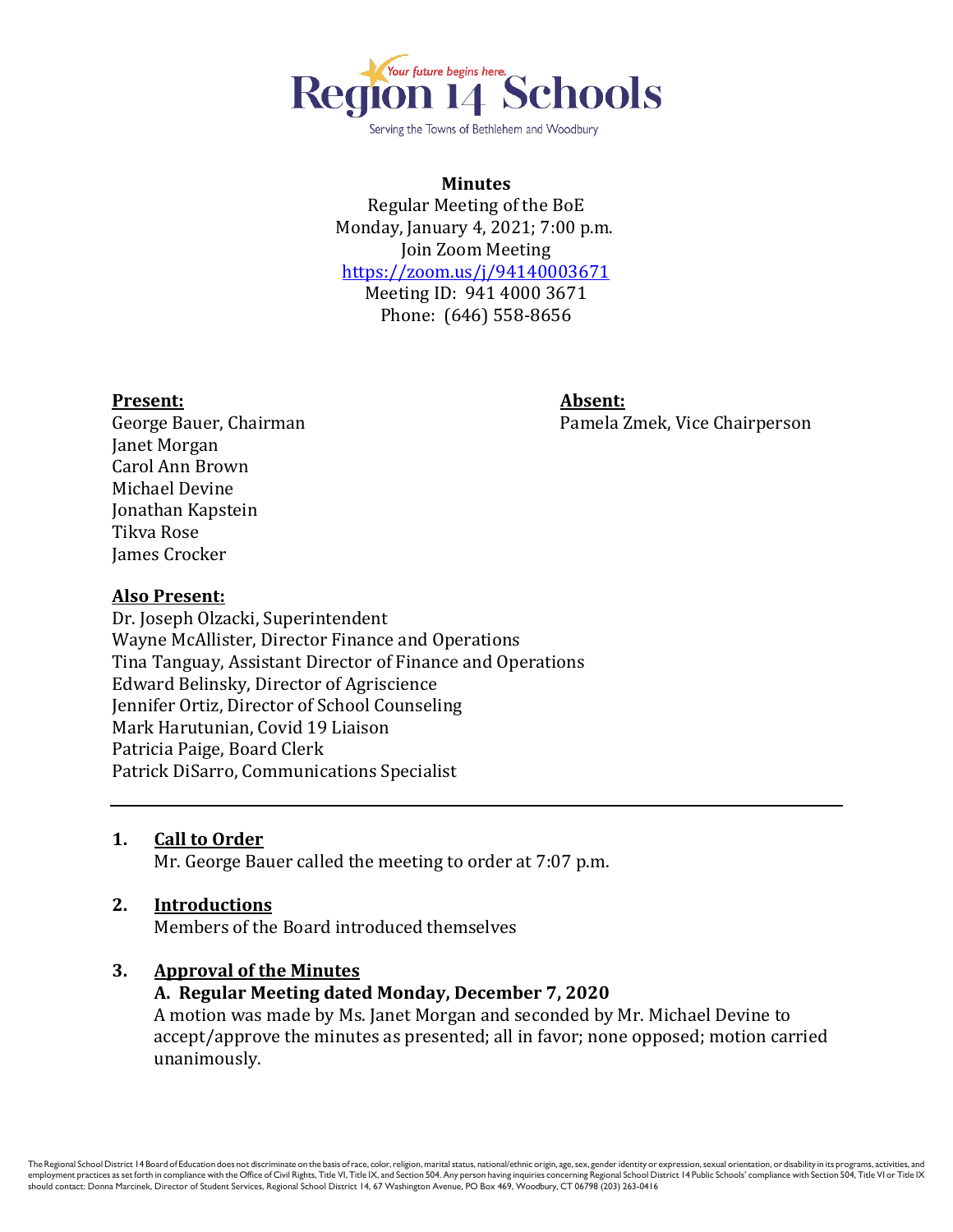# **4. Superintendent's Report**

# A. Covid Update

Positive Covid diagnoses persist for both staff and students in the district. Mr. Harutunian provided the most up-to-date numbers for both classifications. The Pomperaug and Torrington Area Health Directors stated that they anticipate a spike in two weeks due to holiday gatherings and traveling occurring over the break. Mr. Harutunian also commended the superintendent for his decision to close school until January  $19<sup>th</sup>$  and is hoping to be past the spike by the time students and teachers return from remote learning.

Torrington Health Director, Mr. Lustig, asked that a plan be devised for vaccine distribution. Logistics for dispensing the inoculation are currently under consideration. A master staff list has been created and a survey was e-mailed to all Region 14 employees for the purpose of gathering information as to whether or not there were underlying health concerns. Those who indicated health vulnerabilities will be a priority when the vaccine becomes available.

A policy committee meeting is planned for Monday, January 11th to address the Covid 19 vaccination.

# B. Remote Learners

A main concern brought on at the onset of the pandemic encompassed the social and emotional well-being of the students. The RULER Program, which was constructed for use for students in grades k-8 to promote five key emotions, has shown success for students at the elementary schools.

Ms. Jennifer Ortiz, the district's Counseling Coordinator, is providing support to families by conducting home visits. The level and type of support takes on a different face depending on the grade level, with some as simple as connectivity issues to more serious matters, which may require additional outside interventions. Most parents want to be heard and feel supported in their efforts.

# **5. Committee Reports**

## A. Financial Committee

Mr. McAllister reiterated what was presented at the Finance Committee meeting, which was held just prior to the regular meeting.

He began his presentation by addressing an e-mail received from a concerned tax payer regarding the minutes of Tuesday, November 17, 2020 where it was noted that the district was in a favorable position, to having a \$250,000 shortfall and cutting the CCRC position a few weeks later. Mr. McAllister added context to the comment to provide clarity and further stated that the statement reflected the district's position, at that point in time, or the date of the meeting, and was based on October financial information.

Mr. McAllister sent an e-mail to the Department Heads and Principals on November 6th confirming expenditures from the current 20/21 budget had been frozen. Expenditures from the Purchased Services, Supplies, and Dues and Fees budget lines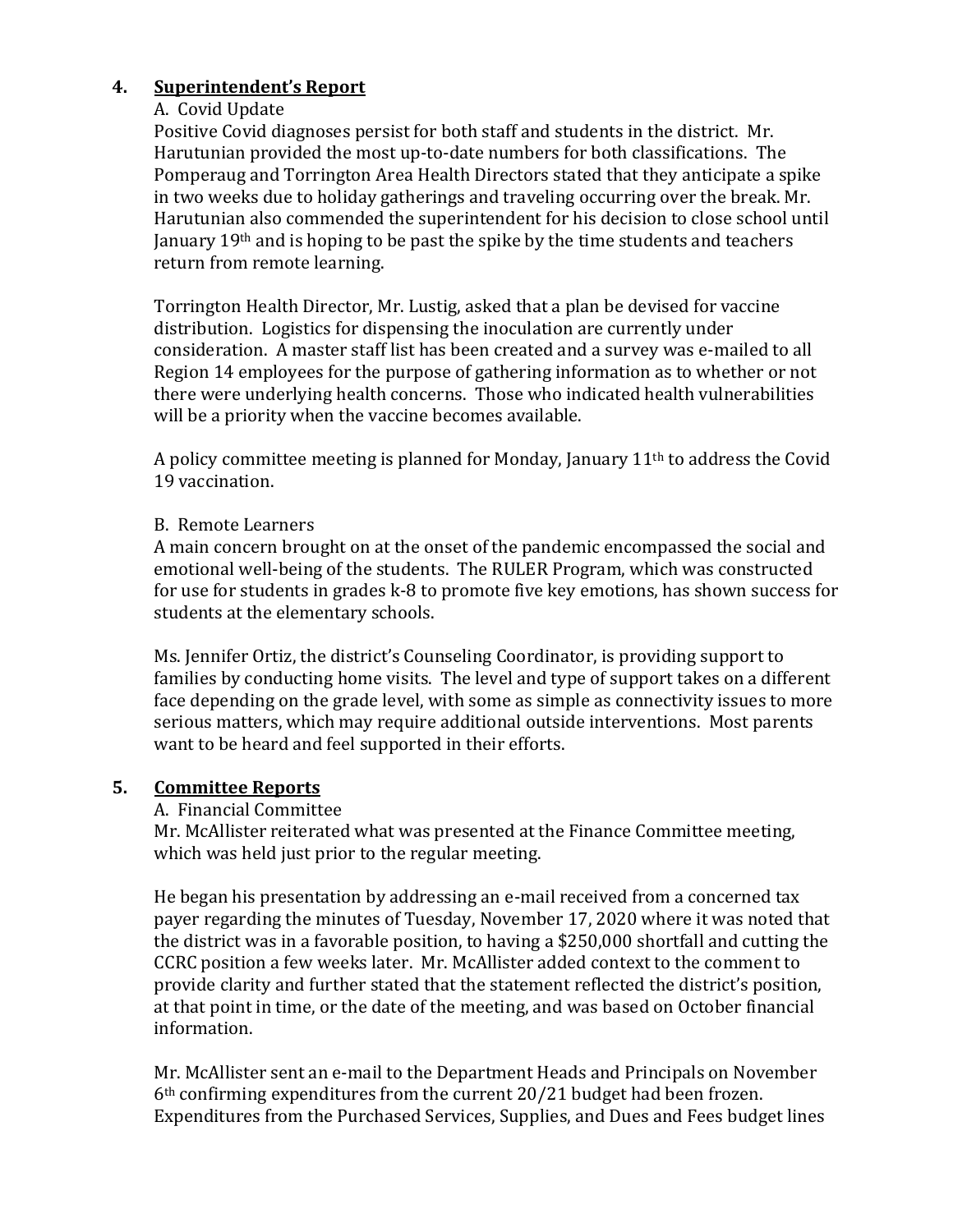would be considered on a case-by-case basis. He is making every effort not to end the year in a negative position.

Current 20/21 budget challenges include shortfalls in AgriScience Revenue; Special Education Tuition-AgriScience; Pre-School Tuition; Cafeteria Fund and special services needs for both incoming and current students with the largest deficit occurring in the cafeteria fund.

A second question posed by the concerned tax payer, and once again addressed by Mr. McAllister, related to the September 21, 2020 minutes, specifically the Covid 19 financials, asked why, if there was a minimal impact to the budget at that time, that the CCRC position has now been eliminated. It was explained that those minutes spoke to grant purchases and reflected specific Covid 19 acquisitions that the administration was looking to fund and were allowable through the CRF and ESSER grants. Those permissible purchases would be reimbursed through the grants and thus, would have a minimal impact to the budget. He completed the commentary by stating the administrators have done well to plan their approach to cover the Covid 19 expenses, even prior to receiving the grants and always with the safety of the students, faculty, and staff at the forefront.

## B. Public Relations Committee

Ms. Carol Ann Brown provided a brief summation of the latest meeting of the Public Relations Committee. Items discussed during that time included Region 14 publications, i.e. newsletters, brochures and the like. Ms. Pam Zmek noted that there is no consistency in dissemination of publications.

Ms. Brown highlighted some of the recent holiday events and thanked everyone for their participation.

The FFA Committee will meet tomorrow night. Ms. Brown will obtain some sample brochures to share, which promote the Agriscience program at the high school.

### **6. Board Chair Comments**

Mr. Bauer publicly recognized and thanked the Woodbury Lions Club for their significant donations to the two food banks.

Mr. Bauer read letters into the record in support of Ms. Kathy Green, whose position in the CCRC program at the high school has been eliminated. Letters were received from Madison Dannenhoffer, Gabriella Binette, David Albert, Haile Sirois, Hannah Ferris, Elyza Bruce, Maria Duncan, Christine Lavaway, Nicole Natale and Josh Meeker, Kelly O'Donnell, Kiley Bushka, Victoria York, Amanda Wochek, Maura Yocis, Ashley Piencka, Elena Eschmann, Thayer Lehman, and Helena Gwiazdoski.

Letters and comments on the subject of Distance Learning were received from Melissa Wesaw, Kathy Velky, and Mike Burke.